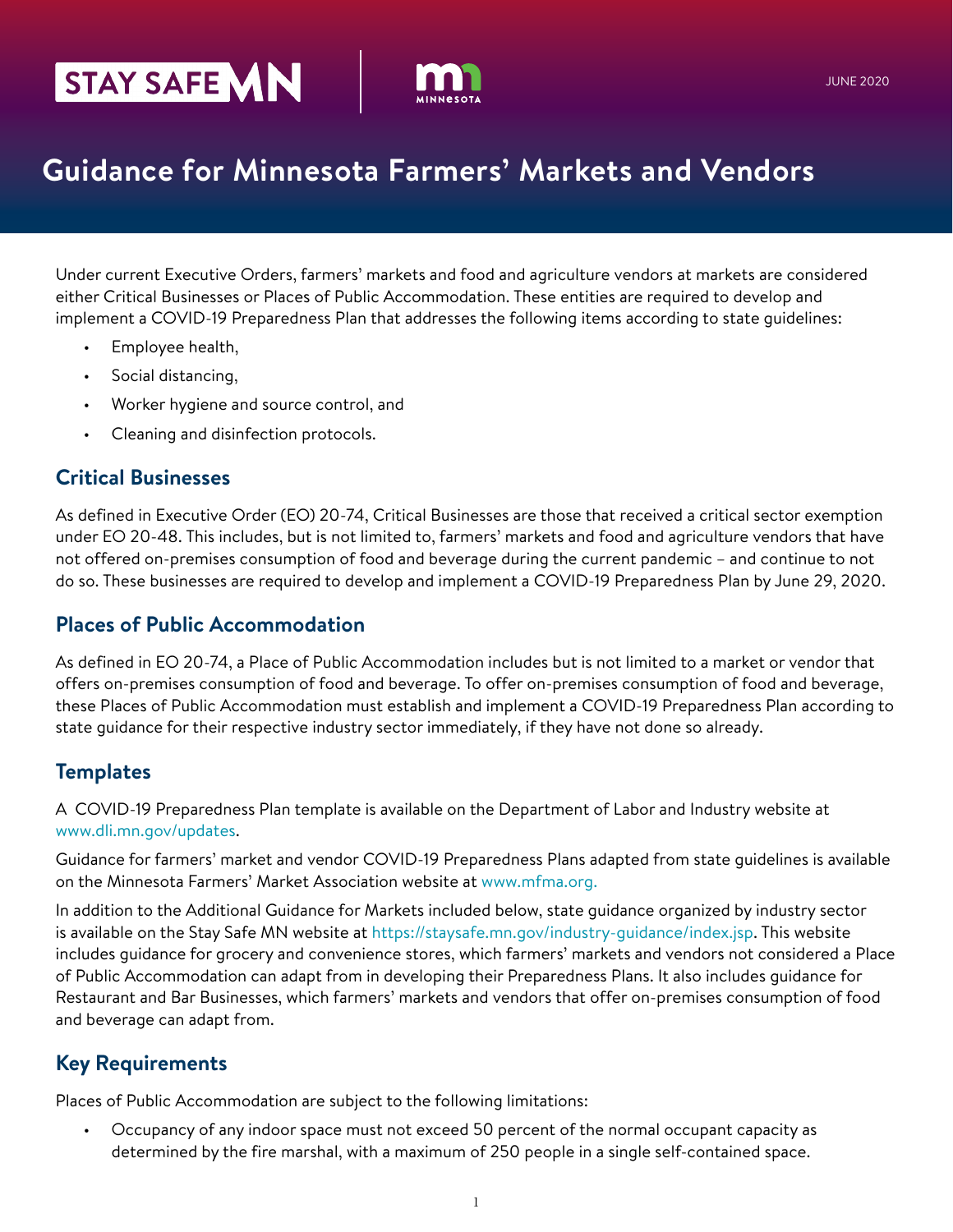• Occupancy of any outdoor space must ensure that the number of customers at any one time is limited to the number for whom physical distancing of 6 feet can be maintained between tables, not to exceed 250 people.

Food samples are allowed whether the farmers' market or vendor is considered a Place of Public Accommodation or not provided:

- Each vendor follows the requirements for food sampling at farmers' markets in Minnesota Statutes, section 28A.151 at [www.revisor.mn.gov/statutes/cite/28A.151,](https://www.revisor.mn.gov/statutes/cite/28A.151) and
- The food is covered or shielded according the Minnesota Food Code, samples pre-portioned, the sampling area is monitored by a worker to maintain social distancing and discourage congregating, the worker is protected by social distancing and/or the use of barriers, and adequate trash receptacles are provided to dispose of waste.

# **Implementation Guidance for On-premises Consumption of Food and Beverage**

Recommend farmers' markets consider and select one the following options for implementing on-premises consumption of food or beverage:

- Continue to have all farmers' market vendors provide food or beverage for off-premises consumption only (with food sampling allowed), or
- Locate all farmers' market vendors who meet the definition of Place of Public Accommodation in a single area (i.e., providing food or beverage for on-premises consumption or other industry sector-specific business type). Cordon the area and monitor the flow of customers to ensure compliance with the occupancy requirements for an outdoor space of a Place of Public Accommodation. Ensure customers consume food or beverage in this area of the market only, or
- Integrate vendors who offer on-premises consumption of food or beverage (or who otherwise meet the definition of Place of Public Accommodation) among other market vendors. Limit the occupancy of the entire farmers' market premises to 250 customers or less at any time of operation. Ensure compliance with physical distancing between tables used for on-premises consumption of food or beverage.

# **Additional Guidance for Markets**

- Consider alternate locations that could allow drive through or pick up
- Place stalls at least 6-feet apart
- Place an empty table in front of all vendors' display tables, using that table to place purchases; exchange money
- Widen the aisles between the rows of stalls
- Tape/chalk 6 feet markings in all aisles to show customers where they can stand to maintain 6' of separation with each other
- Place handwashing stations at entrances, recommend everyone wash their hands upon entering
- Create a border around your market, limiting entrances and exits (fencing, tape, or rope are all options)
	- » Add signs to the border stating "Please enter through the entrances with the handwashing stations."
- Increase signage at the market, considering the following examples:
	- » Wash your hands >>> here is the handwashing station.
	- » Maintain 6 feet distance.
	- » Sorry no mingling! No handshaking!
	- » (If applicable) Please no on-premises consumption of food or beverage (or direct customers to food and beverage consumption area)